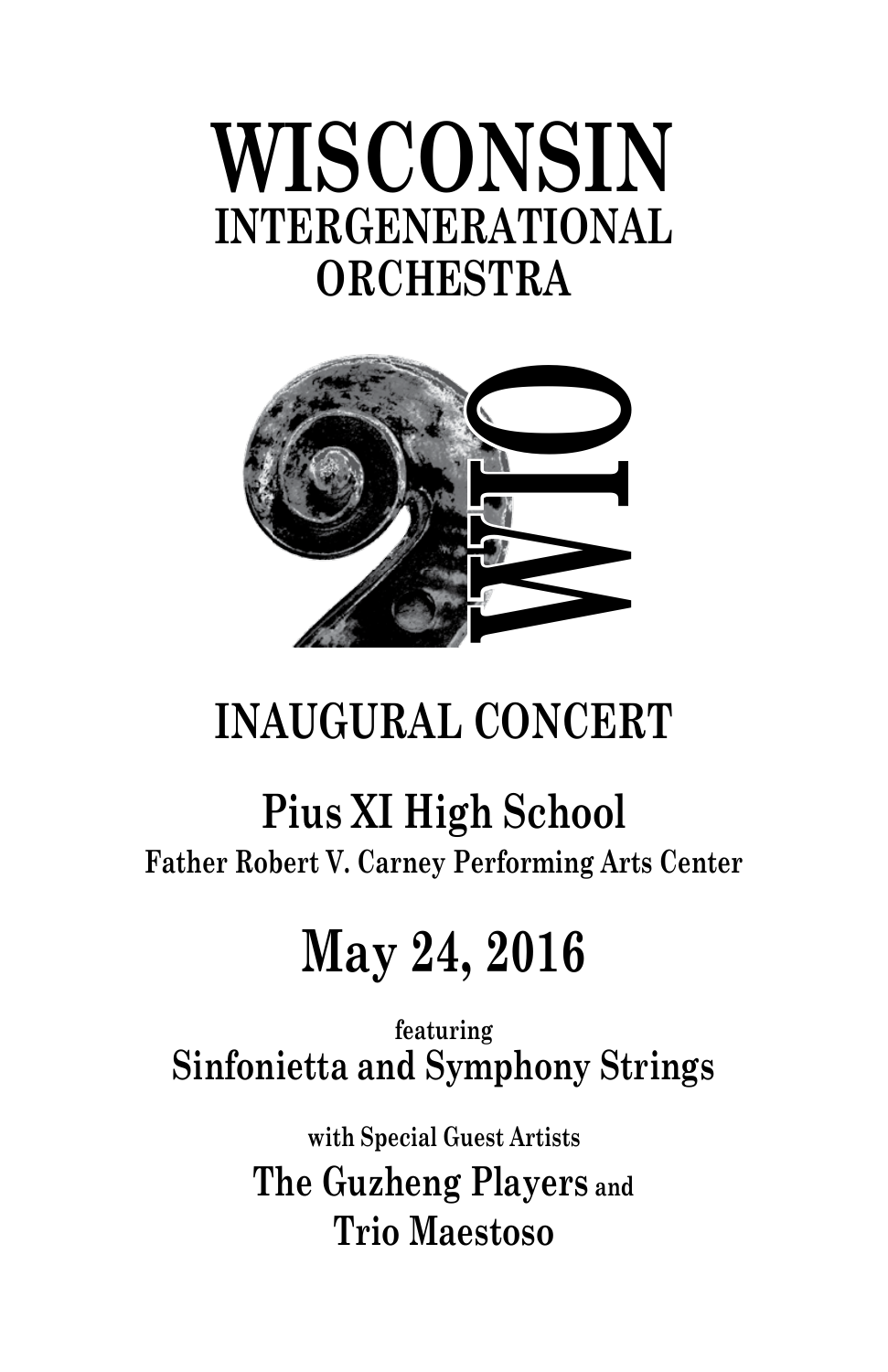# **Good Evening and Welcome**

Tonight is very special and we are thrilled that you have joined us. A diverse group of musical pioneers have begun a journey together to celebrate our connection; our love of music and our humanity. The **Wisconsin Intergenerational Orchestra** took flight on February 2 with an Open House. Since then we have gathered together to rehearse nearly every Tuesday evening culminating with tonight's program. We are so proud of our charter members – not only for their musicianship and dedication, but for their vision of an inclusive world without boundaries between people.

We are so grateful to share the stage with our amazing guest artists from far and near - the Guzheng Players from China and our very own local young artists, Trio Maestoso. We are inspired by your artistry and honored by your support of our mission. Our hosts at Pius XI, and especially Bonnie Scholz, Performing Arts Department Chair, have made us feel very welcome. Thank you for sharing your Performing Arts Center so graciously with us.

Please congratulate your favorite musician in the lobby following the performance. "Team **WIO**" will be waiting to meet and greet you, too.

# And now, *"It's Time To Play"!*

**Anne Marie Peterson** – Artistic Director **Benjamin Leon** – Music Director **Siew-Eng Goh** – Senior Music Consultant **Jian Sun** – President **Dr. Matt Gibson** – Chairman of the Board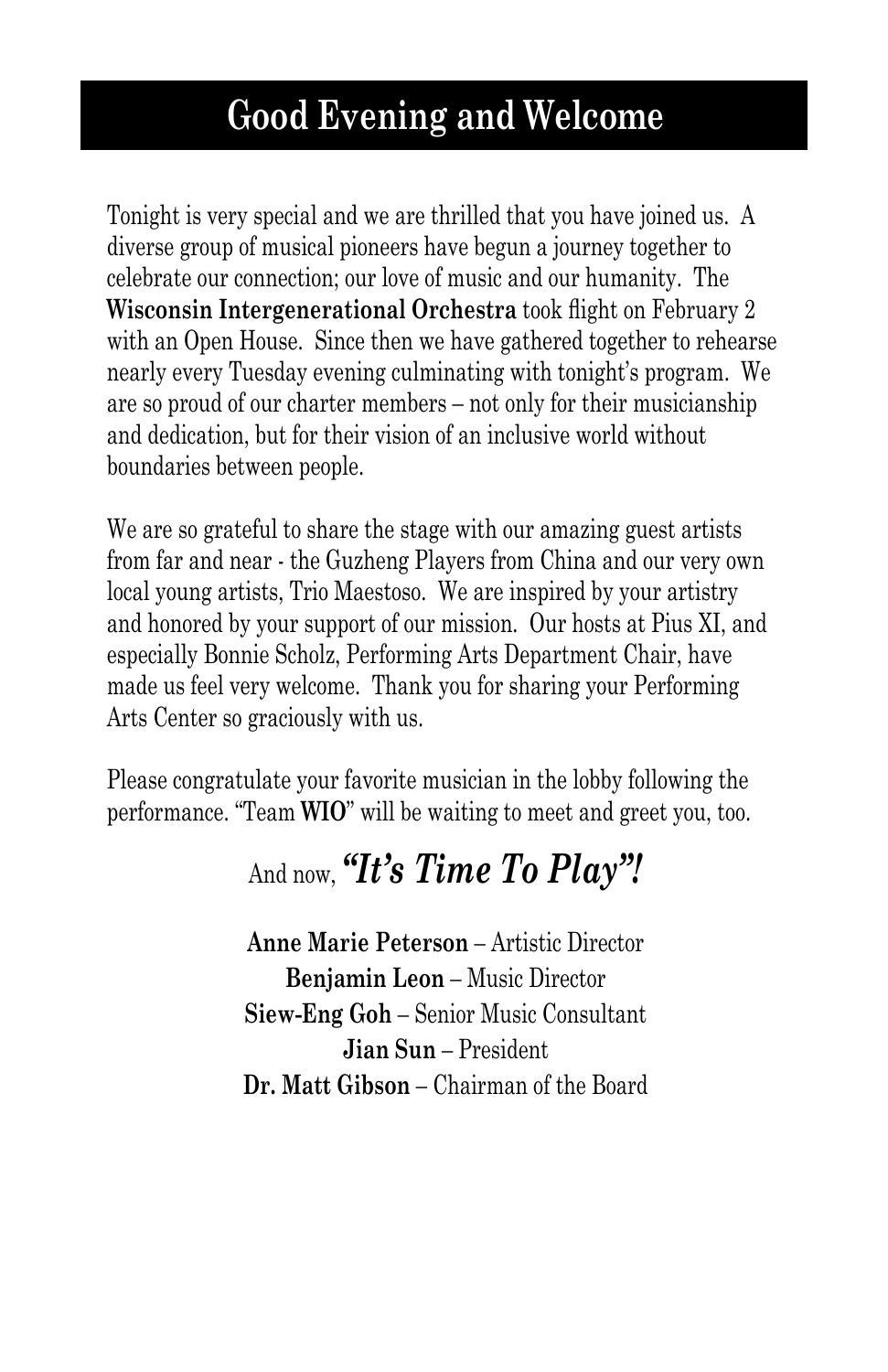# **Program**

## **The Wisconsin Intergenerational Orchestra**

| arr. Jamin Hoffman |
|--------------------|

# **The Guzheng Players**

## **Yu Zhou Chang Wan** (Notturno in the Fishing Boat) *Hong Jing Ai and Grace Zhang*

This song depicts the setting sun shining on the water of the river and a fisherman leisurely in his far away boat. This is the most popular and famous song of Guzheng.

**Qing Hua Ci** (Blue and White Porcelain)

*Yu Kun Sun and Jin Wang*

This song depicts the beautiful scene of Jiang Nan (sounds like a Chinese ink and wash picture).

## **Xi Ben Nadam** (Go Celebrate the Nadam Festival)

*Jiao Luo, Wan Luo and Xiao Li Wang*

Nadam is the most important festival for Mongols-it's the new year for them. This song depicts the Mongols riding on their horses and celebrating the Nadam Festival.

# **Oh Susanna** (American Minstrel Song) . . . . . . . . . . . . . . Stephen Foster *Yu Kun Sun, Jiao Luo and Grace Zhang*

Oh Susanna is among the most popular American songs ever written. Yu Kun Sun adapted this song for Guzheng.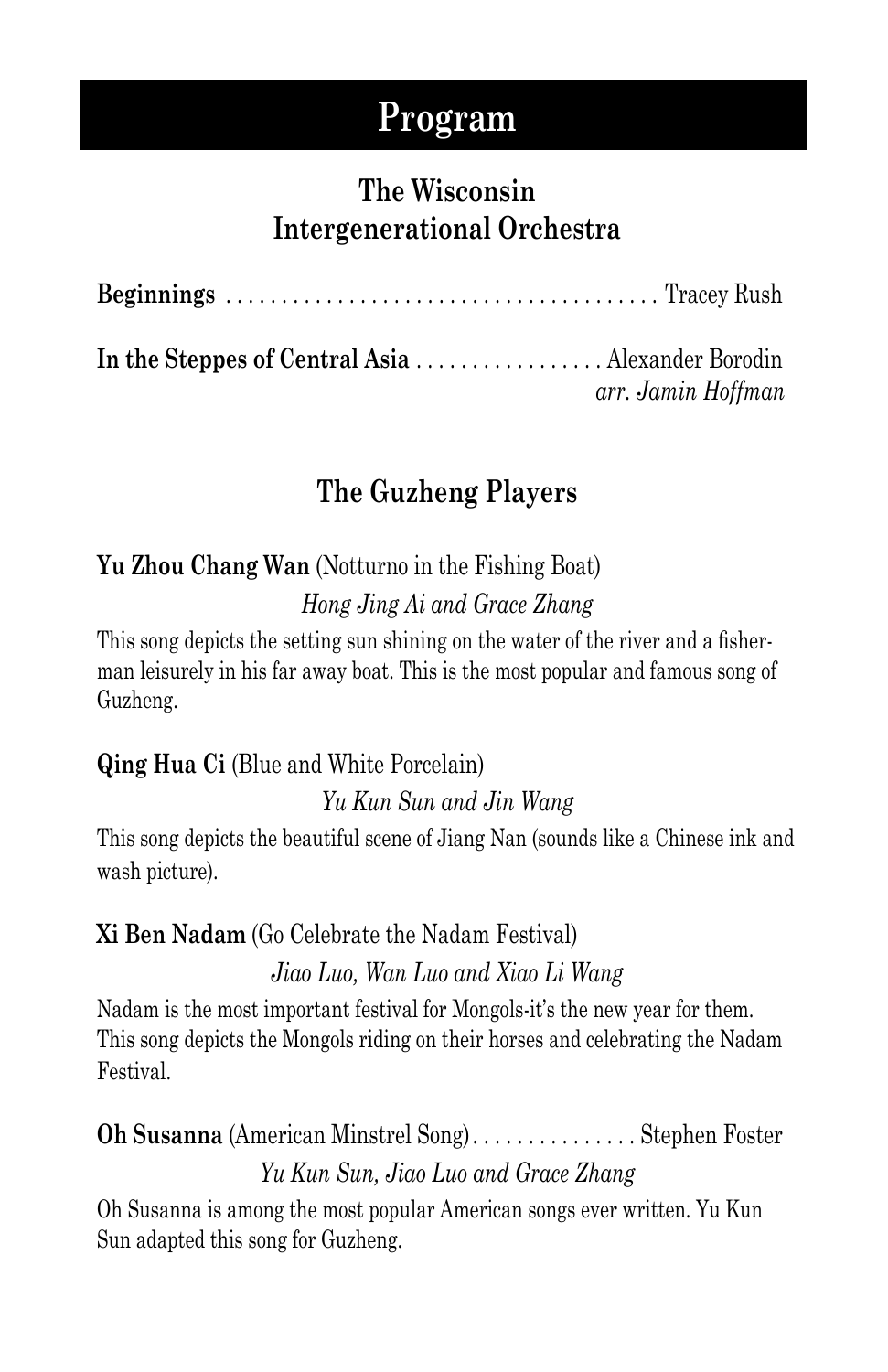### **WIO Sinfonietta**

| <i>from the Water Music</i> | arr. M. Williams |
|-----------------------------|------------------|
|                             |                  |

#### **WIO Symphony Strings**

| Sarabanda, Giga and Badinerie Arcangelo Corelli               |                                          |
|---------------------------------------------------------------|------------------------------------------|
| Waltzes From Der Rosenkavalier  Richard Strauss               | arr. for string orchestra Merle J. Isaac |
| <b>Rhythmic Variations on Two Ancient Hymns Howard Hanson</b> |                                          |
|                                                               |                                          |

## **Trio Maestoso**

|                     | <b>Piano Trio No. 1 in B Major, Op. 8</b> Johannes Brahms   |
|---------------------|-------------------------------------------------------------|
| 1. Allegro con brio |                                                             |
|                     | Julian Rhee, violin Tabby Rhee, viola John Schindler, piano |

### **The Wisconsin Intergenerational Orchestra**

**Over the Rainbow** (from the Wizard of Oz) . Harold Arlen/E.Y. Harburg *arr. Bob Phillips*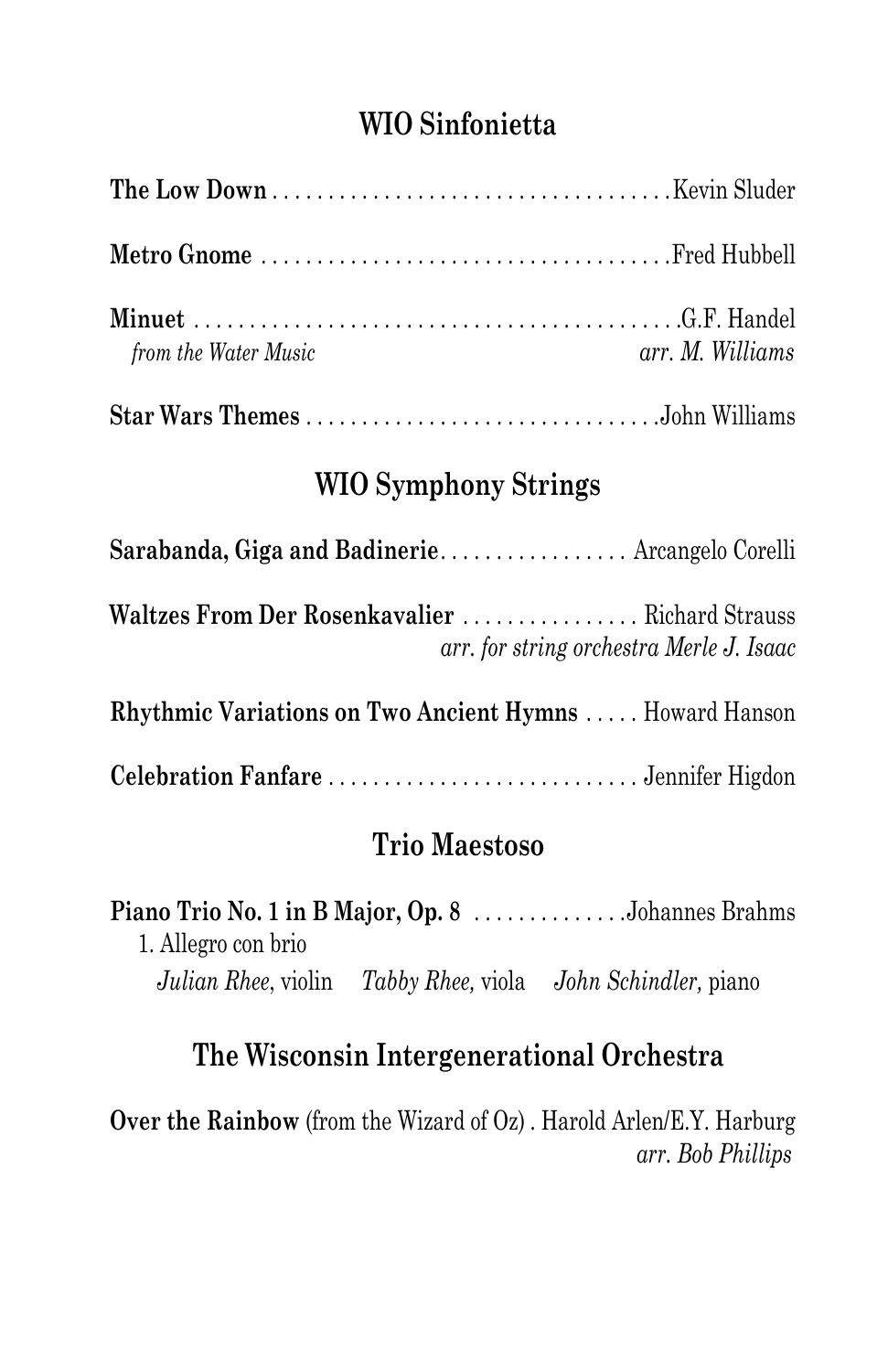#### **WIO SYMPHONY STRINGS**

*Anne Marie Peterson - Director*

#### **Violin 1**

Sophia Sun Malcolm Balles Julian Rhee \* Aparna Jayashankar Angela Beltrame Clare Marsh Tabby Rhee \* Hannah Butz William Pan

#### **Violin 2**

Lauri Kiely Elizabeth Tan Hannah Park Gail Waring Sydney Overstreet Hannah Sternberg Alex Ng Eugene Park Siew-Eng Goh +

#### **Viola**

Tom Spitz \* Mackenzie Reid Neha Shetty Tara Goday Sarah Kruis \*

#### **Violoncello**

Elizabeth Daily Stacy Yang Maggie Butz Rebecca Yi Kyler Birnschein Alyssa Beltrame Carol Julin

#### **Double Bass**

Kayla Blaschke

*\*Assisting Artist/Mentor +Senior Music Consultant*

### **WIO SINFONIETTA**

*Benjamin Leon - Director*

#### **Violin 1**

Mohima Aich Molly Kane Delaney Vu Dimitrios Ziogas

#### **Viola**

Alaina Sullivan Alexandria Williams

#### **Violin II**

Abagail Derra Lilli Graesing Greta Seuss Evgenija Tanaskoska Aris Ziogas

#### **Cello**

Meghan Conley Vera Gleisner Sennet Siodlarz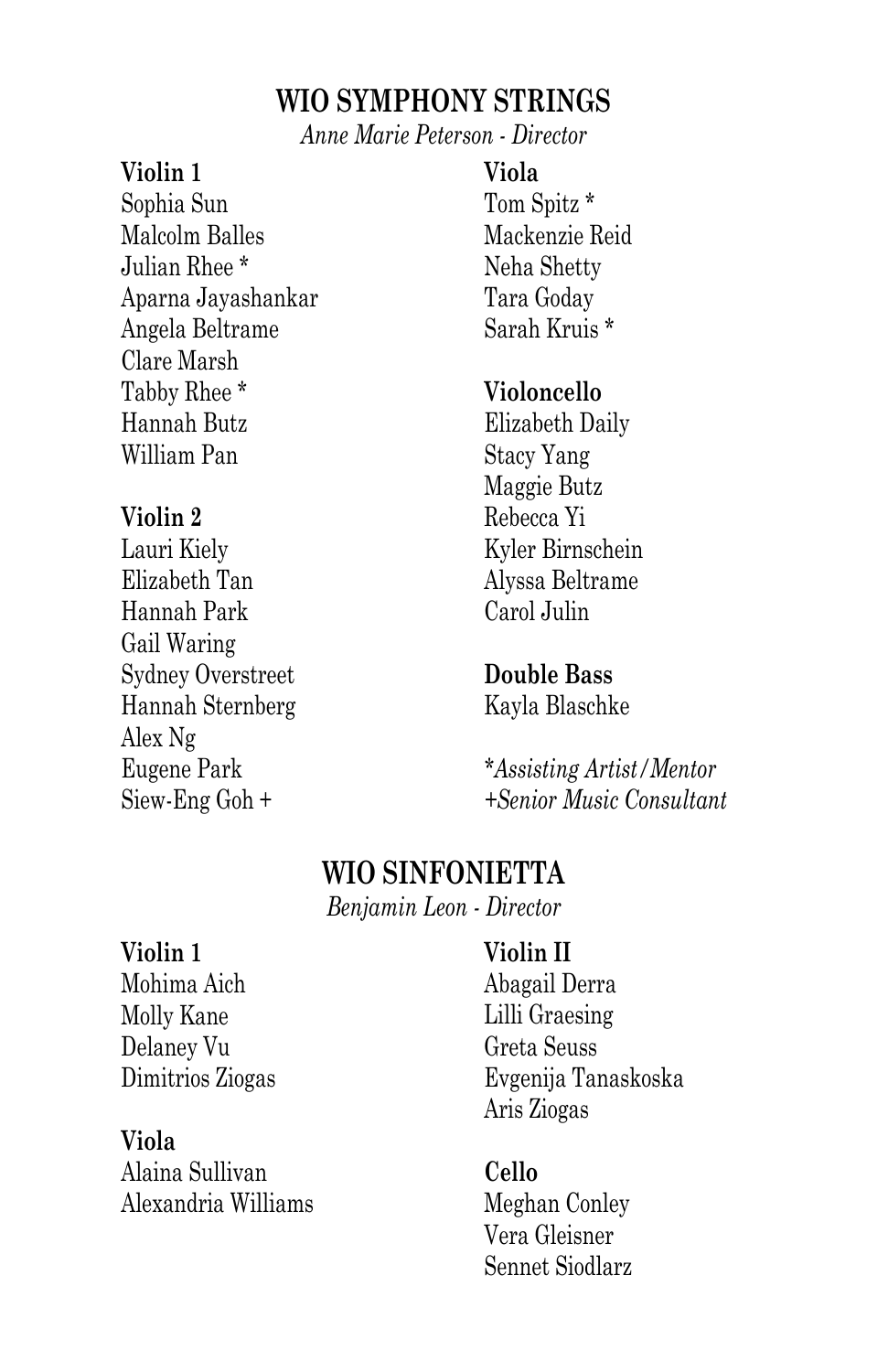

*Grace Zhang*

**Yu Kun Sun** - Graduated from China Central Conservatory of Music. Ms. Sun is one of the most influential Guzheng performers in China and lectures via TV and other medias. She also studies how psychology and Guzheng instruments are related. Ms. Sun has published more than 20 research papers about Guzheng. Additionally, she is frequently invited to judge Guzheng Contests across China.

**Hong Jing Ai** - Graduated from China Central Conservatory of Music. Ms. Ai is a member of China National Instrument Orchestra Society and a judge for Beijing Youth National Instrument Contest. She is a Guzheng teacher at Hua De Fu School where many graduates become music professionals.

**Xiao Li Wang** - Ms. Wang has performed Guzheng in many countries across Europe and Asia and been awarded the honor of Outstanding Teacher from both China and organizations in other countries. She has lead 2381 Guzheng players in performance earning a Guinness World Record.

**Jiao Luo** - Graduated from Shenyang Conservatory of Music. Ms. Luo has held leadership positions for several organizations in China and performed Guzheng in many countries in Europe and Asia. She has been teaching Guzheng for more than 20 years.

**Yan Luo** - Is a National Guzheng Player and professional teacher of Guzheng. Ms. Luo performed Guzheng in Vienna Golden Hall in 2007 and lectured Guzheng through China Central Television. She has been teaching for more than 20 years and taught more than 500 students who won many awards through various contests.

**Jing Wang**: Has studied Guzheng since she was a very young child. Ms. Wang has performed with the College Students Culture Exchange Program from China, Thailand and Korea in 2013. She has her own Guzheng Studio and is dedicated to the art of Guzheng.

**Grace Zhang** - Has studied Guzheng since she was 5 years old with Ms. Hong Jing Ai. Grace is currently a student at Pius XI Catholic High School and The Wisconsin International Academy. She has passed the highest level of art test in Guzheng in China and won many awards in Chinese instrument contests. Many organizations in China and the United States have invited Ms. Zhang to perform.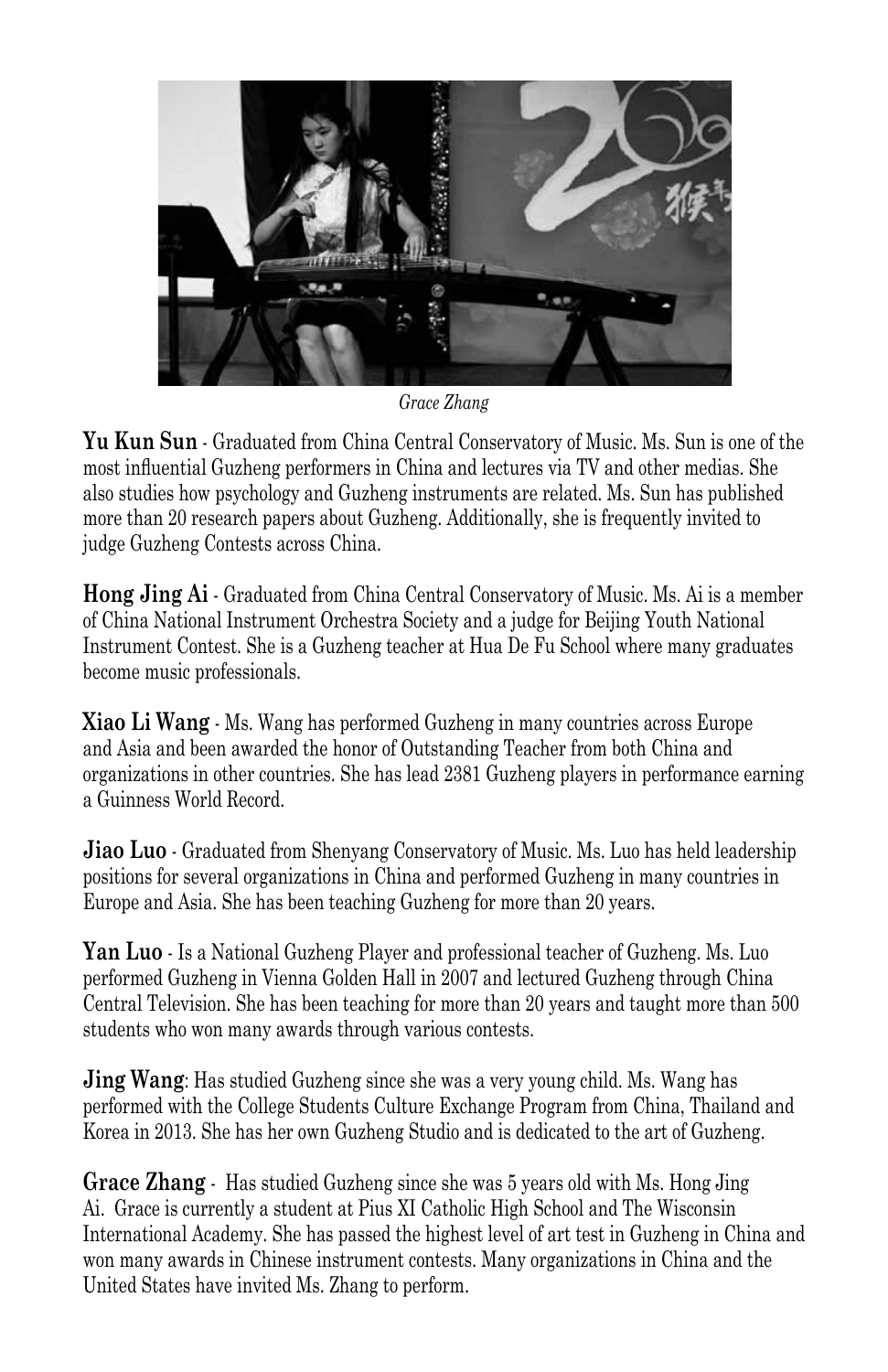

**Trio Maestoso** was formed in the winter of 2015 under the guidance and inspiration of the Milwaukee Youth Symphony Orchestra. Siblings Tabby (viola) and Julian Rhee (violin) are joined by John Schindler (piano) to form a special trio of talented high school musicians. Their passion for music and friendship for one another has been a special experience for them this past year. Each trio member has won numerous individual awards but the combining of their talents into this high-performing trio has been fun to watch and experience.

**Julian Rhee**, age 15, violinist, is the National winner of the 2016 MTNA Music Competition, first place winner of the 2015 MSO Bolz Young Artist Competition the Final Forte, the 2015 Wisconsin Chamber Orchestra Competition, overall winner of the 2013 Walgreens National Junior Competition, semifinalist at Johansen International Competition, Cooper International Competition, Stradivarius International Competition and William Byrd National Competition. He has been the featured soloist with the Madison Symphony Orchestra, Milwaukee Symphony Orchestra, Chippewa Symphony, Wisconsin Chamber Orchestra, Menomonee Falls Symphony, Fox Valley Orchestra, Concord Chamber Orchestra and Pittsburgh Symphony Orchestra.

**Tabby Rhee**, age 18, is a violinist and violist. She is the second place winner of the MSO Bolz Final Forte and featured soloist with the Madison Symphony Orchestra, winner of the 2016 Milwaukee Symphony Orchestra Young Artist Competition, first place winner of the 2016 MYSO Senior Symphony Orchestra Concerto Competition, Grand Prize winner of the Satori Music Competition, quarter finalist of the Fischoff Chamber Competition, winner of the Menomonee Falls Young Artist Competition and scholarship recipient of the Montecito International Music Festival. Tabby has performed for artists such as Ilya Kaler, Shumuel Ashkenasi, Alice Schoenfeld, The Ying Quartet, Cavani Quartet and Steven Tenenbom in viola.

**John Schindler**, age 17, pianist, is the winner of the Theodor Leschetizky International Competition, Luminarts Piano Competition, NFMC Stillman Kelley Music Competition, Brevard Music Center Concerto Competition, Sejong Music Competition, PianoArts Wisconsin Youth Piano Competition, Wisconsin Philharmonia Chapman Memorial Piano Competition, Junior and Senior Division of the Chopin Youth Piano Competition in Milwaukee. In 2013, he won the State and Regional MTNA Junior piano competition to place 3rd in the national finals and has played in master classes for Yoheved Kaplinksy, Julian Martin, Nelita True and Frederic Chiu. John will be one of ten semifinalists in the 2016 PianoArts North American Competition.